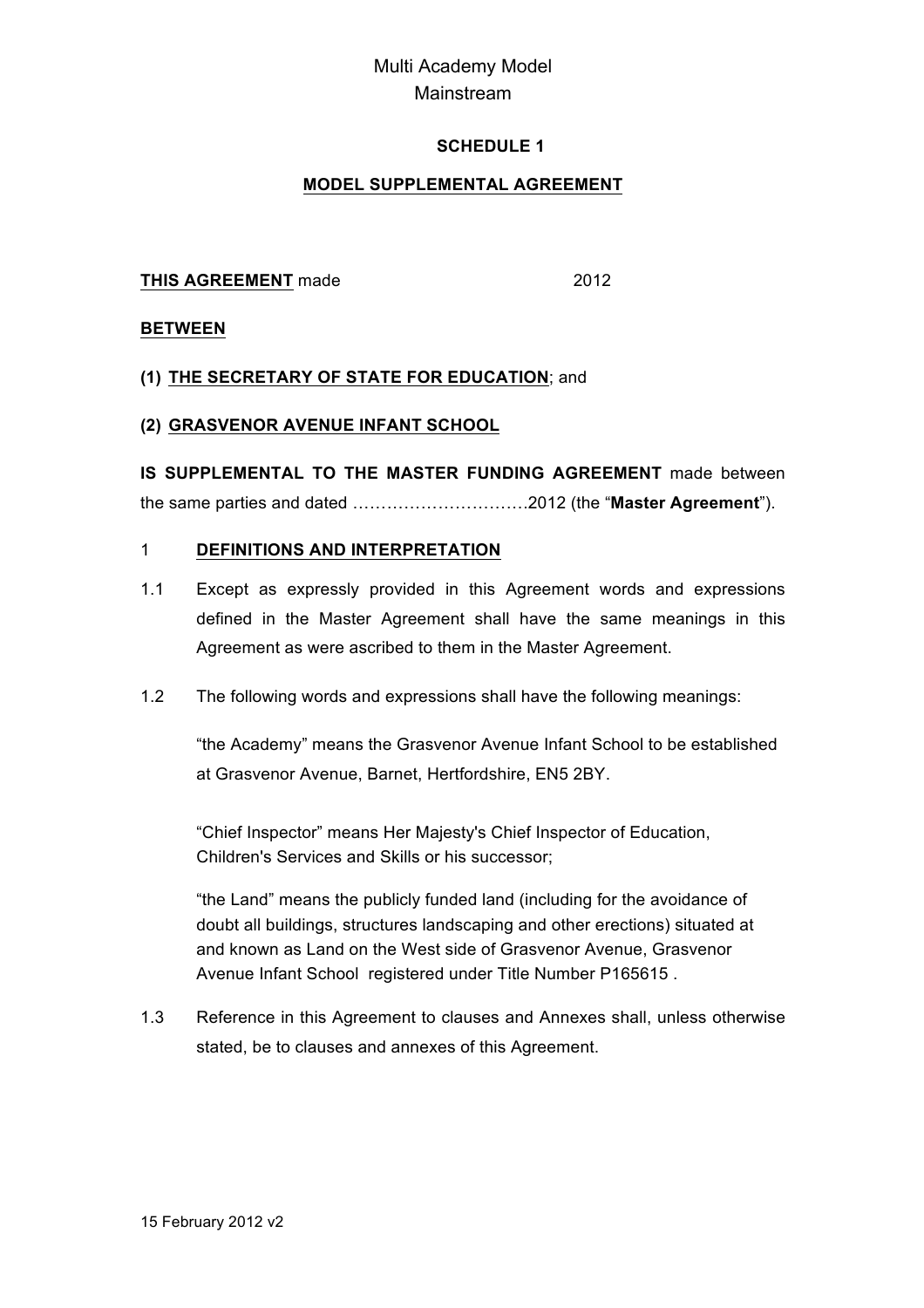### 2 **THE ACADEMY**

- 2.1 The Company will establish and maintain, and carry on or provide for the carrying on of the Academy in accordance with the Master Agreement and this Agreement.
- 2.2 The curriculum provided by the Academy to pupils up to the age of 16 shall be broad and balanced,
- 2.3 The requirements for the admission of pupils to the Academy are set out at Annex 1.

### **ACADEMY OPENING DATE**

- 2.4 The Academy shall open as a school on 1 September 2012 replacing Grasvenor Avenue Infant School which shall cease to be maintained by the Local Authority on that date, which date shall be the conversion date within the meaning of the Academies Act 2010.
- 2.5 The planned capacity of the Academy is 90 in the age range 5-7.

### 3 **CAPITAL GRANT**

3.1 Pursuant to clause 38 of the Master Funding Agreement, the Secretary of State may, in his absolute discretion provide Capital Expenditure funding in accordance with any arrangements he considers appropriate.

### 4 **GAG AND EAG**

4.1 The Secretary of State agrees to pay GAG and EAG to the Company in relation to the Academy in accordance with the Master Agreement.

### 5 **4A Not used. TERMINATION**

- 5.1 Either party may give not less than seven Academy Financial Years' written notice to terminate this Agreement, such notice to expire on 31 August 2019 or any subsequent anniversary of that date.
- 5.2 If the Secretary of State is of the opinion that the Academy no longer has the characteristics set out in clause 12 of the Master Agreement or that the conditions and requirements set out in clauses 13–34B of the Master Agreement are not being met, or that the Company is otherwise in material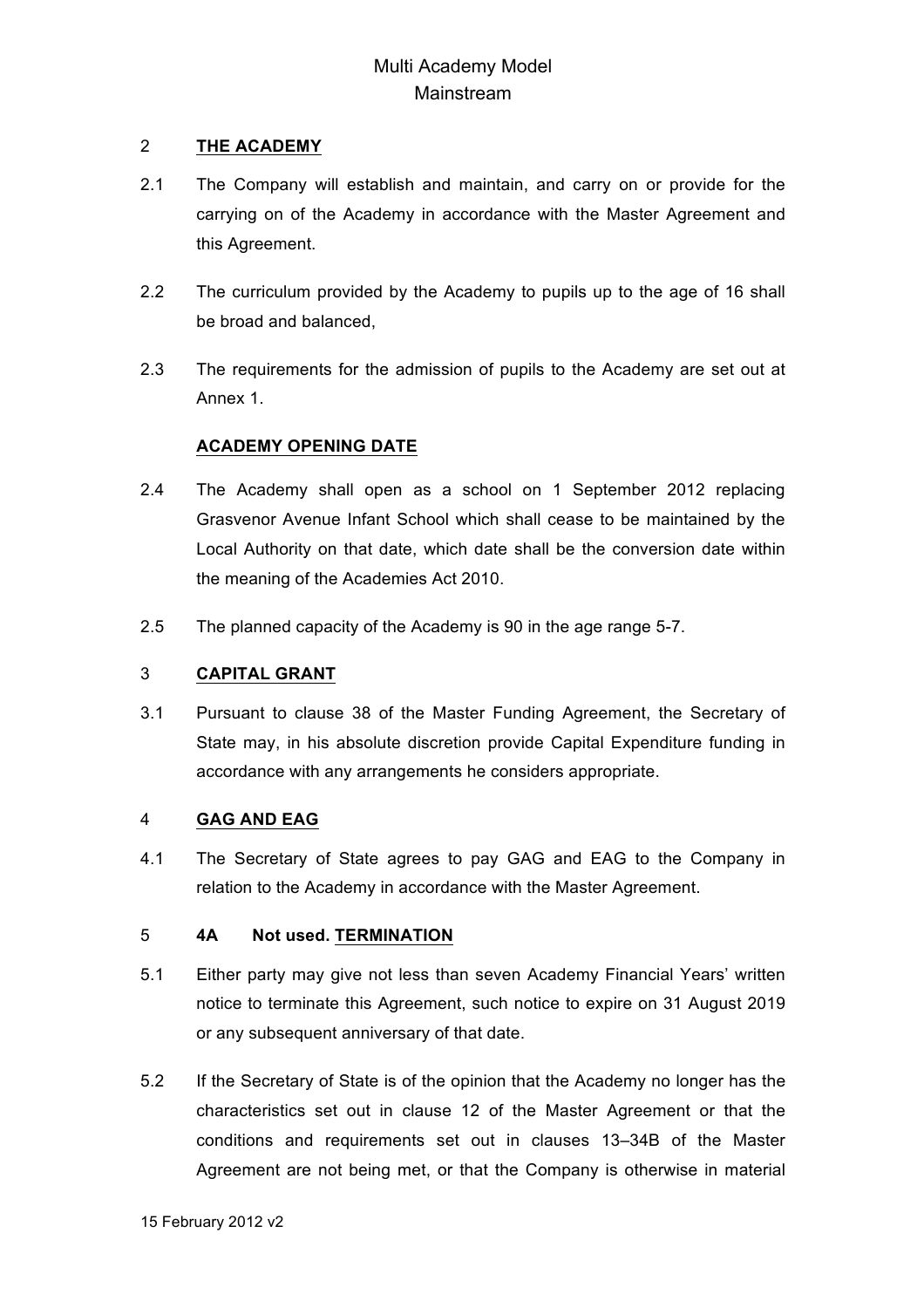breach of the provisions of this Agreement or the Master Agreement, the Secretary of State may give notice of his provisional intention to terminate this Agreement.

- 5.3 Any such notice shall be in writing and shall:
	- 5.3.1. state the grounds on which the Secretary of State considers the Academy no longer has the characteristics set out in clause 12 of the Master Agreement or is not meeting the conditions and requirements of clauses 13-34B of the Master Agreement or the Company is otherwise in material breach of the provisions of this Agreement or the Master Agreement;
	- 5.3.2. specify the measures needed to remedy the situation or breach;
	- 5.3.3. specify a reasonable date by which these measures are to be implemented; and
	- 5.3.4. state the form in which the Company is to provide its response and a reasonable date by which it must be provided.
- 5.4 If no response is received by the date specified in accordance with clause 5.3.4, the Secretary of State may give the Company 12 months, or such lesser period as he considers appropriate in the circumstances, written notice to terminate this Agreement.
- 5.5 If a response is received by the date specified in accordance with clause 5.3.4, the Secretary of State shall consider it, and any representations made by the Company, and shall, within three months of its receipt, indicate that:
	- 5.5.1. he is content with the response and/or that the measures which he specified are being implemented; or
	- 5.5.2. he is content, subject to any further measures he reasonably specifies being implemented by a specified date or any evidence he requires that implementation of such measures have been successfully completed; or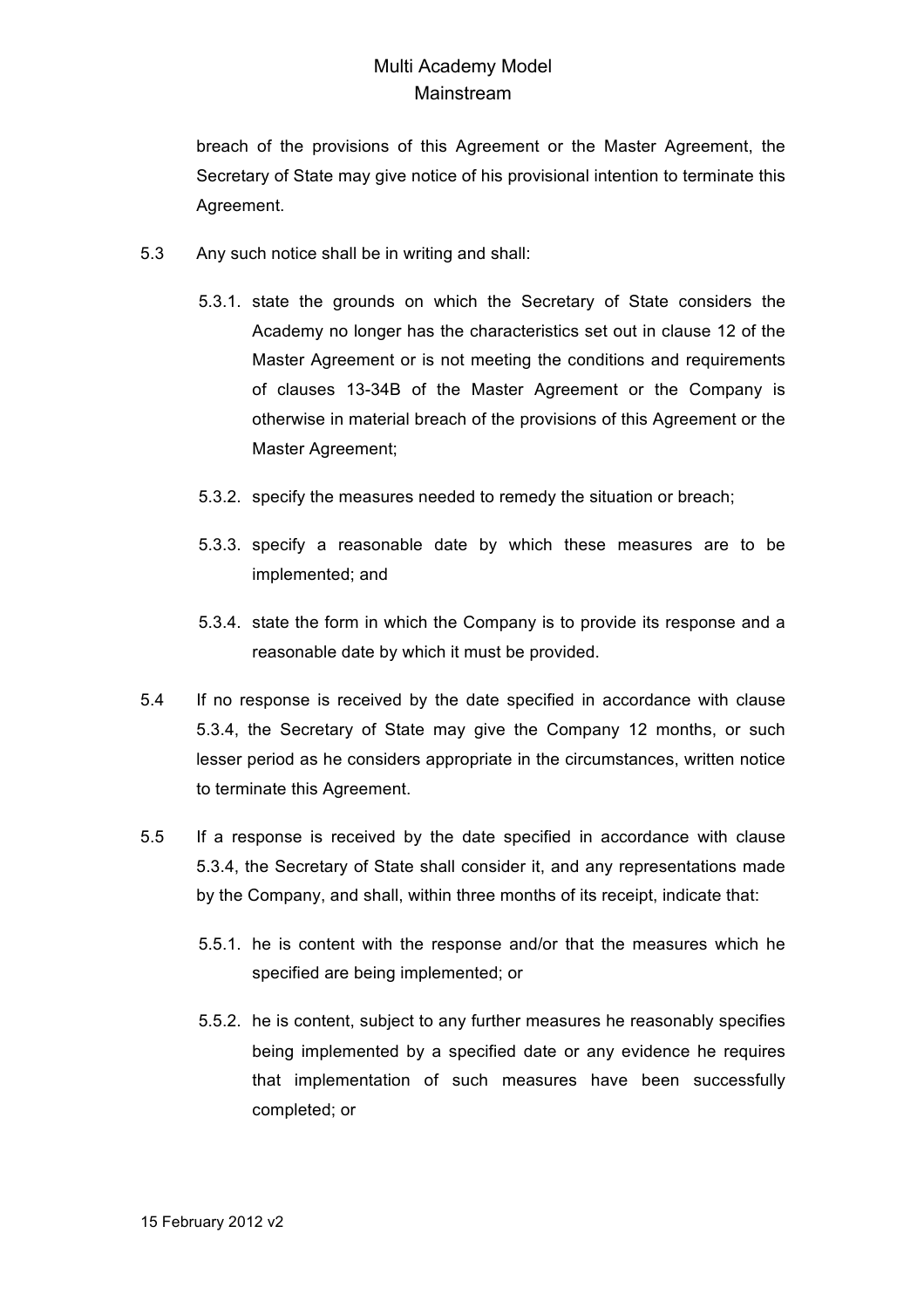- 5.5.3. he is not satisfied, that he does not believe that he can be reasonably satisfied, and that he will proceed to terminate the Agreement.
- 5.6 In the circumstances of clause 5.5.3 the Secretary of State shall notify the Company why he believes that he cannot be reasonably satisfied and, if so requested by the Company within thirty days from such notification, he shall meet a deputation including representatives from directors of the Company and the Local Governing Body of the Academy to discuss his concerns. If following such meeting he has good reasons for remaining satisfied that the Academy does not and will not have the characteristics set out in clause 12 of the Master Agreement or does not and will not meet the conditions and requirements set out in clauses 13-34B of the Master Agreement or the Company is in material breach of the provisions of this Agreement or the Master Agreement and such breach will not be remedied to his reasonable satisfaction, he shall give the Company twelve months written notice to terminate this Agreement.
- 5.7 If the Secretary of State has cause to serve a notice on the Company under section 165 of the Education Act 2002 and a determination (from which all rights of appeal have been exhausted) has been made that the Academy shall be struck off the Register of Independent Schools, the period of twelve months notice referred to in clause 5.6 may be shortened to a period deemed appropriate by the Secretary of State.
- 5.8 The Secretary of State shall, at a date preceding the start of each Academy Financial Year, provide to the Company an indication of the level of funding to be provided by the Secretary of State to the Company by way of GAG and EAG in the next following Academy Financial Year (the "**Indicative Funding**"). If the Company is of the opinion that, after receipt of the Indicative Funding for the next following Academy Financial Year (the "**Critical Year**") and of the taking into account all other resources available and likely to be available to the Academy, including such funds as are set out in clause 73 of the Master Agreement and such other funds as are and likely to be available to the Academy from other academies operated by the Company ("**All Other Resources**"), it is likely that the cost of running the Academy during the Critical Year would cause the Company, on the basis of the Indicative Funding, to become insolvent (and for this reason only) then the Company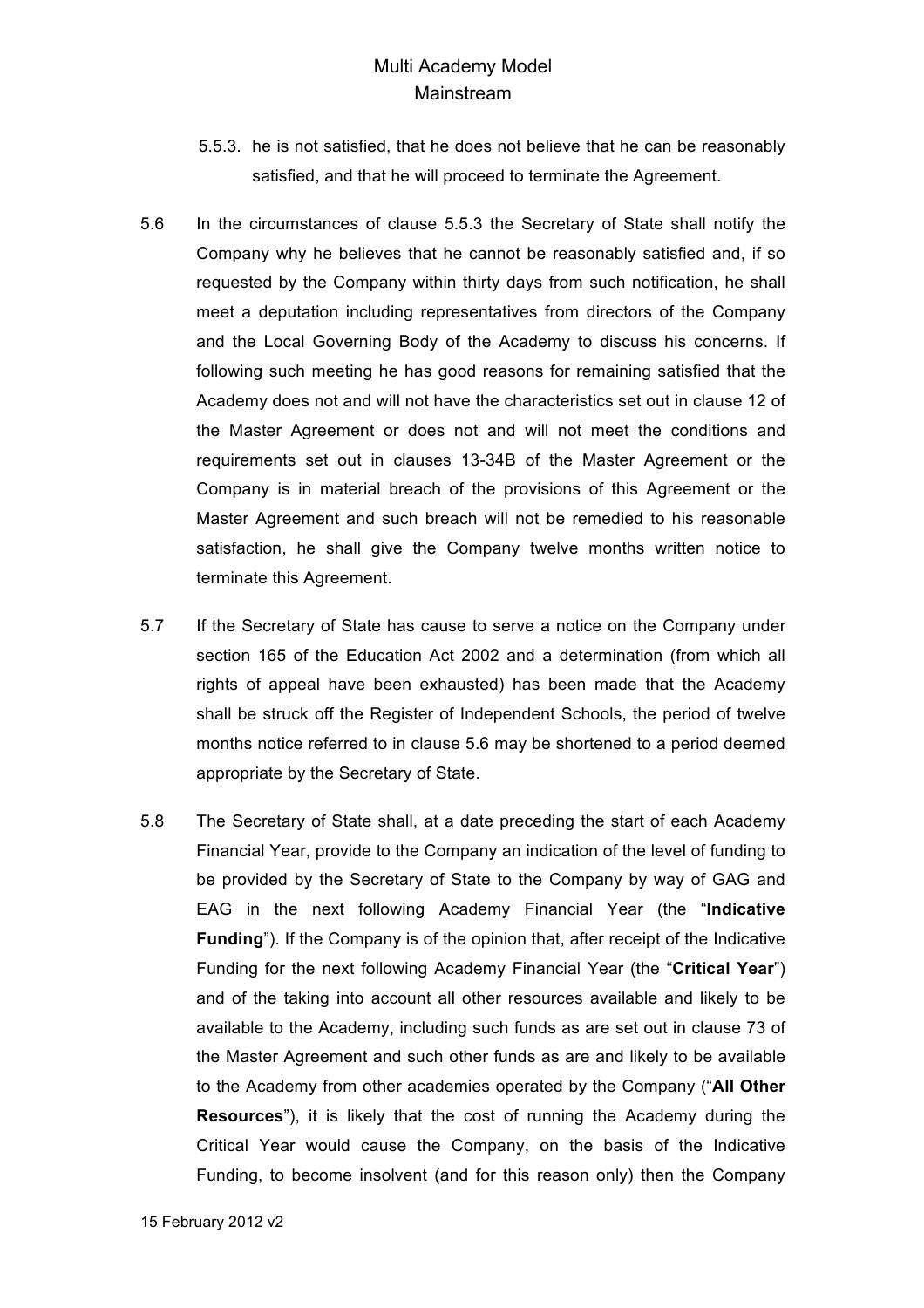may give notice of its intention to terminate this Agreement at the end of the then current Academy Financial Year.

- 5.9 Any notice given by the Company under clause 5.8 shall be in writing and shall be served on the Secretary of State not later than 28 February preceding the Critical Year or, if the Secretary of State shall not have given notice of the Indicative Funding to the Company on or before the date specified in clause 5.8 above, within six weeks after the Secretary of State shall have done so. The notice must specify:
	- 5.9.1. the grounds upon which the Company's opinion is based and include the evidence of those grounds and any professional accounting advice the Company has received and including a detailed statement of steps which the Company proposes to take with a view to ensuring that as soon as reasonably practicable the costs of running the Academy are reduced sufficiently to ensure that such costs are less than the Indicative Funding and All Other Resources and the period of time within which such steps will be taken; and
	- 5.9.2. the shortfall in the Critical Year between the Indicative Funding and All Other Resources expected to be available to the Company to run the Academy and the projected expenditure on the Academy; and
	- 5.9.3. a detailed budget of income and expenditure for the Academy during the Critical Year (the "**Projected Budget**").
- 5.10 Both parties undertake to use their best endeavours to agree whether or not the cost of running the Academy during the Critical Year would cause the Company, on the basis of the Indicative Funding and All Other Resources, to become insolvent. Both parties recognise that they will need to engage in a constructive dialogue at the time about how best to provide education for the pupils at the Academy and undertake to use their best endeavours to agree a practical solution to the problem.
- 5.11 If no agreement is reached by 30 April (or such other date as may be agreed between the parties) as to whether the cost of running the Academy during the Critical Year on the basis of the Indicative Funding and All Other Resources would cause the Company to become insolvent, then that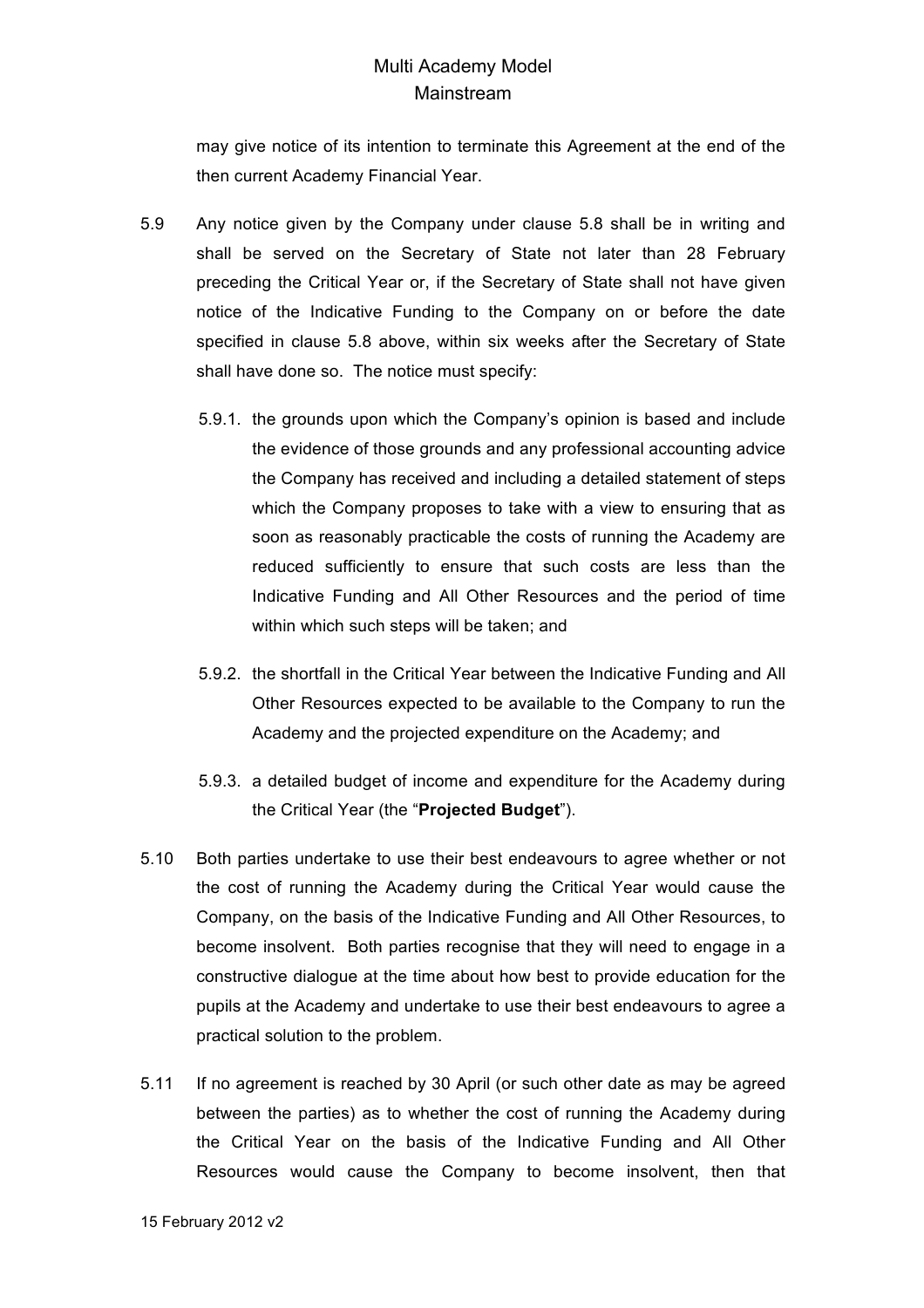question shall be referred to an independent expert (the "**Expert**") for resolution. The Expert's determination shall be final and binding on both parties. The Expert shall be requested to specify in his determination the amount of the shortfall in funding (the "**Shortfall**"). The Expert shall be an insolvency practitioner with significant professional experience of educational institutions or academies. If the parties fail to agree upon the appointment of the Expert then the Expert shall be appointed by the President for the time being of the Institute of Chartered Accountants in England and Wales. The Expert's fees shall be borne equally between the parties.

- 5.12 The Expert shall be required in reaching his determination to take account of advice from an educational specialist who is professionally familiar with the issues arising from the budget management of large schools. If the parties fail to agree upon the appointment of the educational specialist then the educational specialist shall be appointed by the Chairman for the time being of the Specialist Schools and Academies Trust. The educational specialist's fees shall be borne equally between the parties.
- 5.13 If the Expert determines that the cost of running the Academy during the Critical Year would cause the Company, on the basis of the Indicative Funding and All Other Resources, to become insolvent, and the Secretary of State shall not have agreed to provide sufficient additional funding to cover the Shortfall, then the Company shall be entitled to terminate this Agreement, by notice expiring on 31 August prior to the Critical Year. Any such notice shall be given within 21 days after (a) the Expert's determination shall have been given to the parties or (b), if later, the Secretary of State shall have given written notice of his refusal to provide sufficient additional funding for the Academy to cover the Shortfall.
- 5.14 If the Company shall have given notice to terminate the Agreement under 5.13, the Secretary of State may by notice in writing to the Company require the Company to appoint up to two persons as directors of the Company in accordance with the Articles.
- 5.15 The Secretary of State may at any time by notice in writing terminate this Agreement forthwith if the Academy has ceased (except where such cessation occurs temporarily by reason of an event beyond the reasonable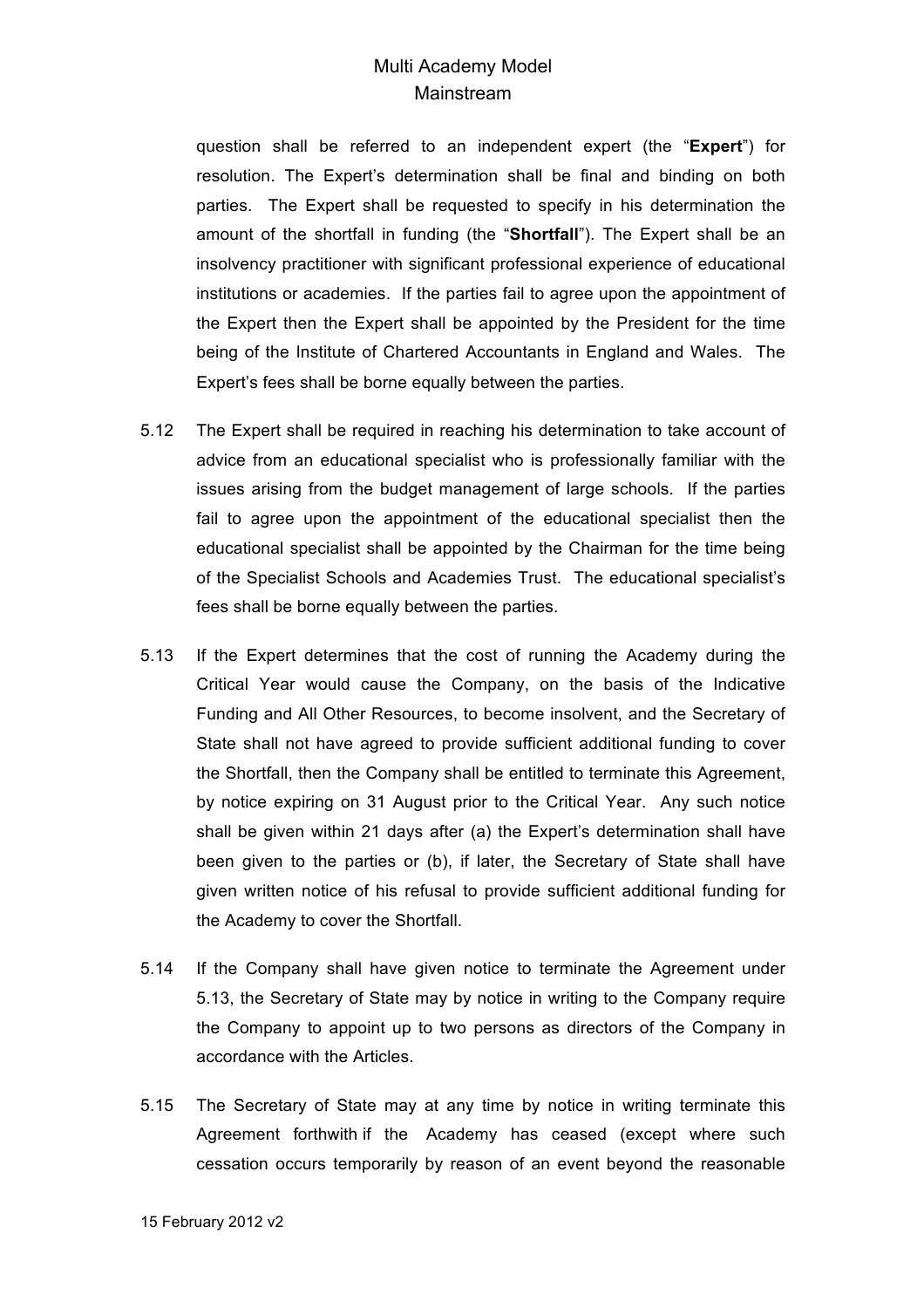control of the Company) to operate as an Academy within the meaning of Section 1 of the Academies Act 2010.

- 5.16 A "Special Measures Termination Event Occurs" when:
	- 5.16.1.the Chief Inspector gives a notice to the Company in accordance with section 13(3) of the Education Act 2005 (the "Special Measures Notice") stating that in his opinion special measures are required to be taken in relation to the Academy; and
	- 5.16.2.the Chief Inspector carries out a subsequent inspection of the Academy in accordance with the Education Act 2005 and makes a report in accordance with the Education Act 2005 stating that the Academy has made inadequate progress since the date of the Special Measures Notice; and
	- 5.16.3.the Secretary of State shall have requested the Company to deliver within 10 Business Days a written statement (a "Further Action Statement") of the action the Company proposes to take, and the period within which it proposes to take such action, or, if it does not propose to take any action, the reasons for not doing so; and
	- 5.16.4.the Secretary of State, having considered the Further Action Statement, is not satisfied that any action proposed to be taken by the Company is sufficient in all the circumstances, or, if no Further Action Statement shall have been given to the Secretary of State within the requested timeframe or otherwise.
- 5.17 If a Special Measures Termination Event occurs, the Secretary of State may:
	- 5.17.1.by notice in writing to the Company terminate this Agreement forthwith; or
	- 5.17.2.subject to clause 102 of the Master Agreement, appoint such Further Directors to the Company as he thinks fit in accordance with the Articles and/or may provide up to 12 months' notice in writing to terminate this Agreement.
- 5.18 In the event that the Secretary of State appoints Further Directors in accordance with clause 5.17.2, the Company must, upon the request of the Secretary of State, procure the resignation of the Directors appointed in accordance with Article 50 of the Articles of Association.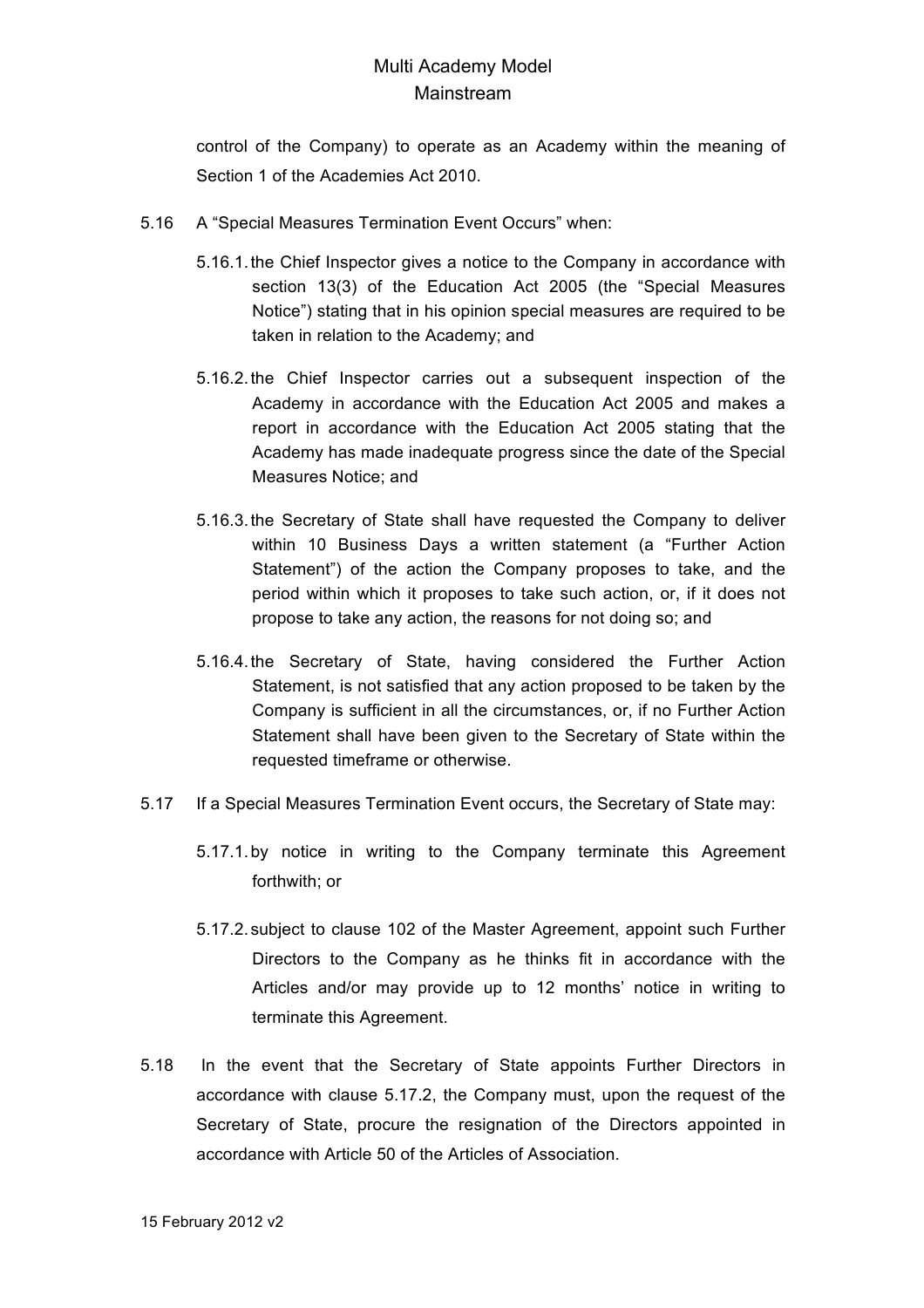### 6 **EFFECT OF TERMINATION**

- 6.1 In the event of termination of this Agreement however occurring, the school shall cease to be an Academy within the meaning of Section 1 of the Academies Act 2010.
- 6.2 Subject to clause 6.3, if the Secretary of State terminates this Agreement for reasons other than that a Special Measure Termination Event occurs, the Academy no longer has the characteristics set out in clause 12 of the Master Agreement, or is no longer meeting the conditions and requirements set out in clauses 13-34B of the Master Agreement or that the Company is otherwise in material breach of the provisions of this Agreement or the Master Agreement, the Secretary of State shall indemnify the Company.
- 6.3 The amount of any such indemnity shall be determined by the Secretary of State having regard to any representations made to him by the Company, and shall be paid at such times and in such manner as the Secretary of State may reasonably think fit.
- 6.4 The categories of expenditure incurred by the Company in consequence of the termination of the Agreement in respect of which the Secretary of State shall indemnify the Company include (but not by way of limitation), staff compensation and redundancy payments, compensation payments in respect of broken contracts, expenses of disposing of assets or adapting them for other purposes, legal and other professional fees, and dissolution expenses.
- 6.5 Subject to clause 6.6, on the termination of this Agreement however occurring, the Company shall in respect of any of its capital assets at the date of termination:

(a) promptly transfer a proportion of the assets to a person nominated by the Secretary of State, if the Secretary of State considers that all or some of those assets need to be used for educational purposes by that nominee. The proportion of the assets to be transferred shall be the same as the proportion of the capital contribution made by the Secretary of State to the original value of those assets, whether that contribution was made on the establishment of the Academy or later; or

(b) if the Secretary of State confirms that a transfer under clause 6.5(a) is not required, promptly repay to the Secretary of State a sum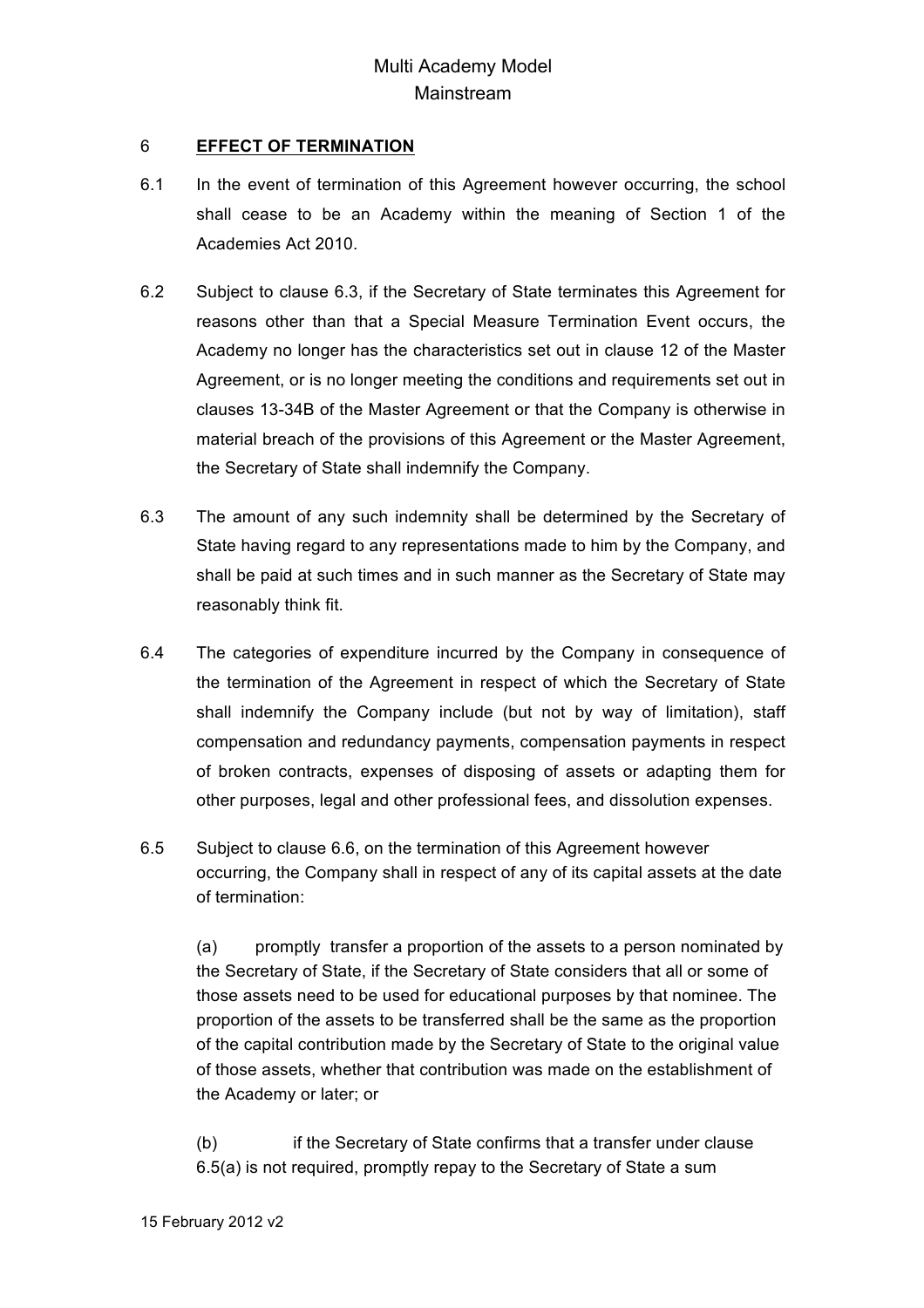equivalent to the percentage of the value of the assets at the date of termination, or, by agreement with the Secretary of State, at the date of subsequent disposal of those assets. Such percentage to be the same as the percentage of the capital contribution made by the Secretary of State to the original value of those assets, whether that contribution was made on the establishment of the Academy or later.

6.6 The Secretary of State may waive in whole or in part the repayment due under clause 6.5(b) if:

a) The Company obtains his permission to invest the proceeds of sale for its charitable objects; or

b) The Secretary of State directs all or part of the repayment to be paid to the L A.

6.7 The sale or disposal by other means of publicly funded land held for the purposes of an Academy is now governed by Part 3 of Schedule 1 to the Academies Act 2010.

### **LAND**

### **Restrictions on Land transfer**

6A Recognising that they are or will be receiving publicly funded land at nil consideration (which for the purposes of this transaction shall include leases granted at a peppercorn rent) the Company:

a) shall, within 28 days from the transfer to it of the Land, apply to the Land Registry for a restriction in the proprietorship register (under section 43(1)(a) of the Land Registration Act 2002 in Form RX1 as prescribed by Rule 91 and Schedule 4 of the Land Registration Rules 2003) in the following terms:

*No disposition of the registered estate by the proprietor of the registered*  estate is to be registered without a written consent signed by the Secretary of *State for Education, of Sanctuary Buildings, Great Smith Street, London SW1P 3BT*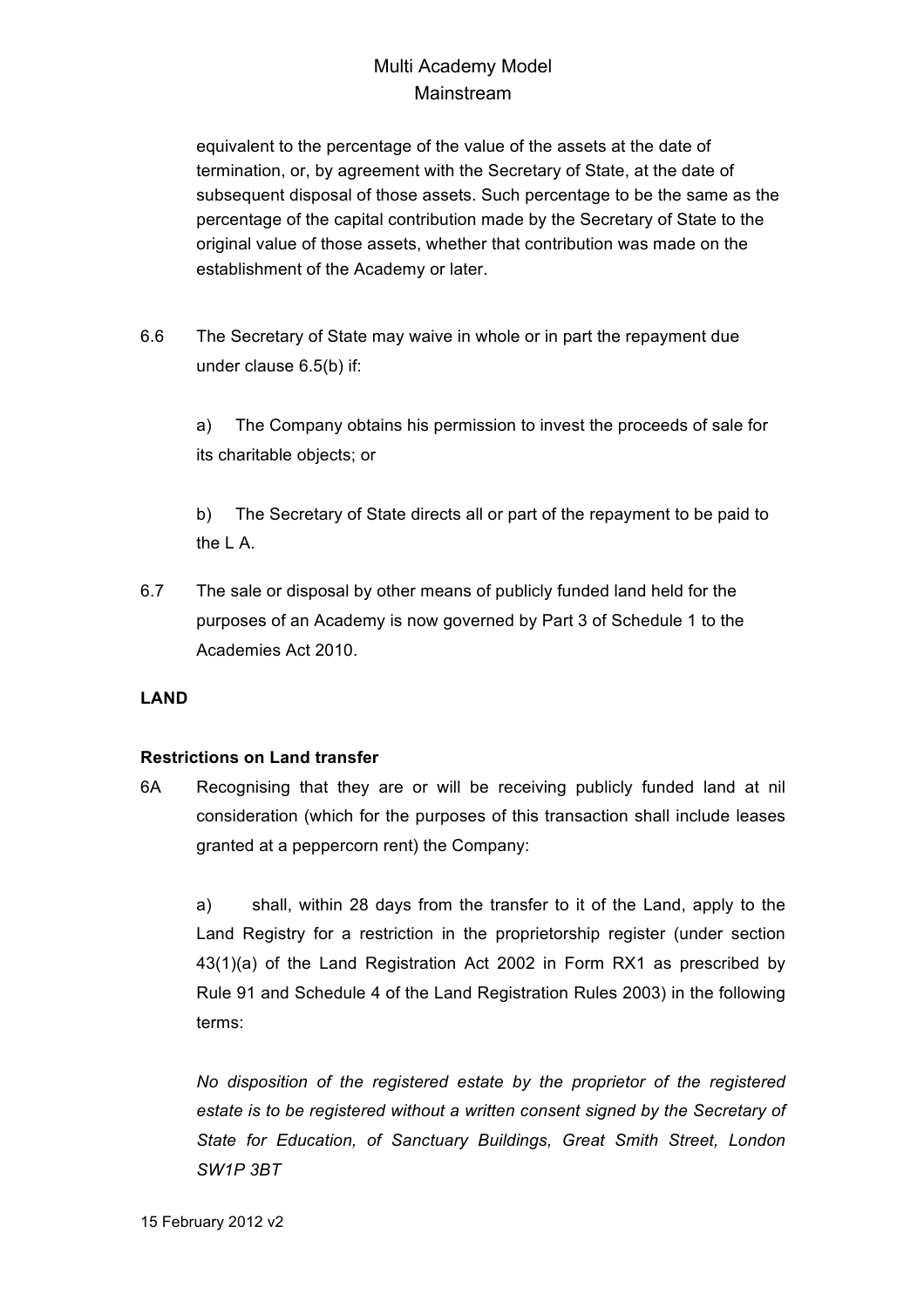b) shall take any further steps required to ensure that the restriction referred to in clause 6A(a) is entered on the proprietorship register,

c) shall provide the Secretary of State with confirmation of the entry of the restriction referred to in clause 6A(a) as soon as practicable after it receives notification from the Land Registry,

d) in the event that it has not registered the restriction referred to in clause 6A(a), hereby consents to the entering of the restriction referred to in 6A(a) in the register by the Secretary of State (under s. 43(1)(b) of the Land Registration Act 2002),

e) shall not, without the consent of the Secretary of State, apply to dis-apply, modify or remove (by cancellation or otherwise) a restriction entered in accordance with clause 6A(a) or 6A(d) above, whether by itself, a holding company, a subsidiary company, or a receiver, administrator or liquidator acting in the name of the Company.

### 7 **ANNEX**

7.1 The Annex to this Agreement forms part of and is incorporated into this Agreement.

### 8 **THE MASTER AGREEMENT**

8.1 Except as expressly provided in this Agreement the Master Agreement shall continue in full force and effect.

#### 9 **ENGLISH LAW**

9.1 This Agreement shall be governed by and interpreted in accordance with English law.

This Agreement was executed as a Deed on 2012

Executed on behalf of Grasvenor Avenue Infant School by:

............................................ **Director**

15 February 2012 v2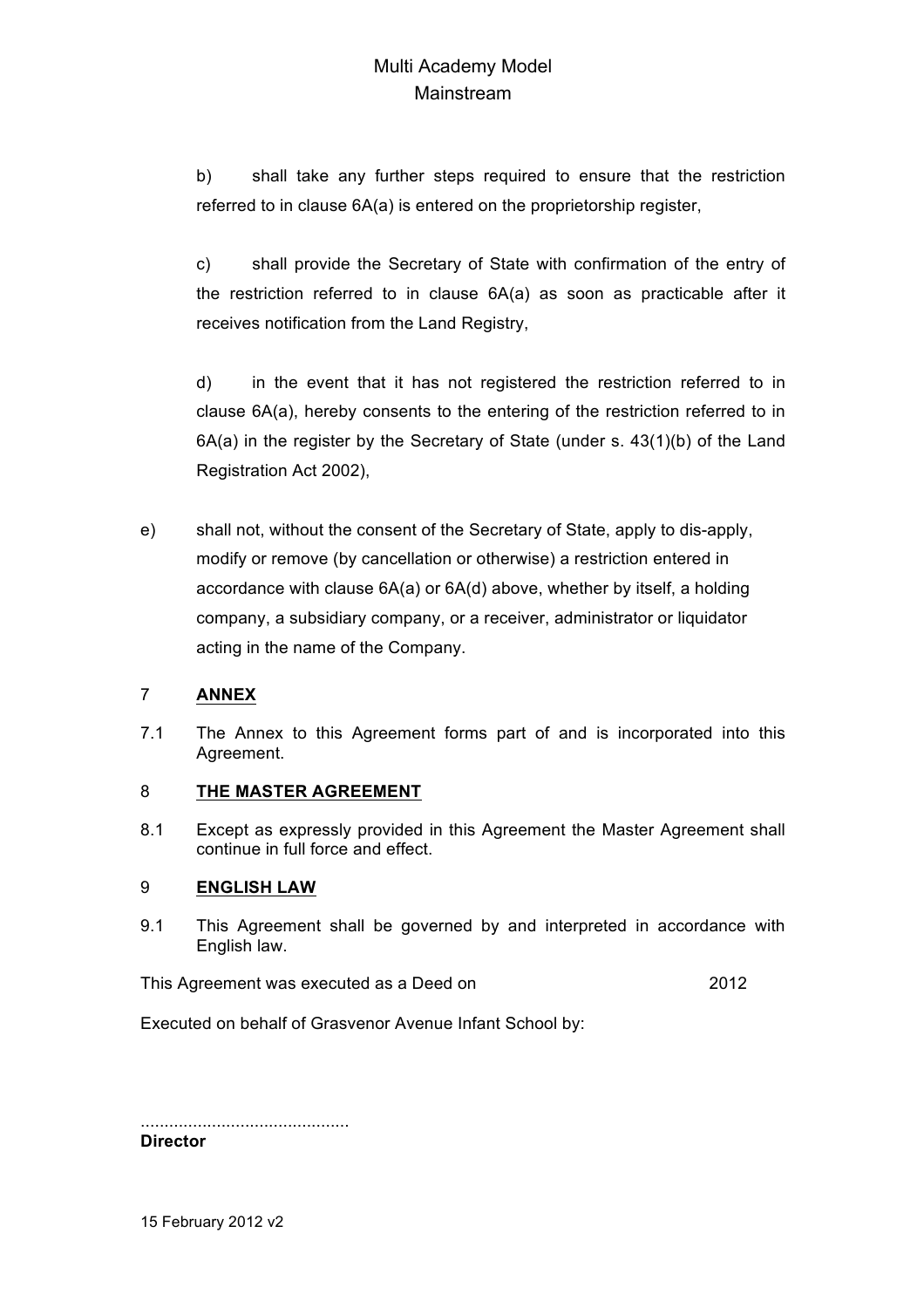In the presence of:

Witness................................

Address...............................

Occupation..........................

The Corporate Seal of the Secretary of State for Education, hereunto affixed is authenticated by:

..........................................

**Duly Authorised**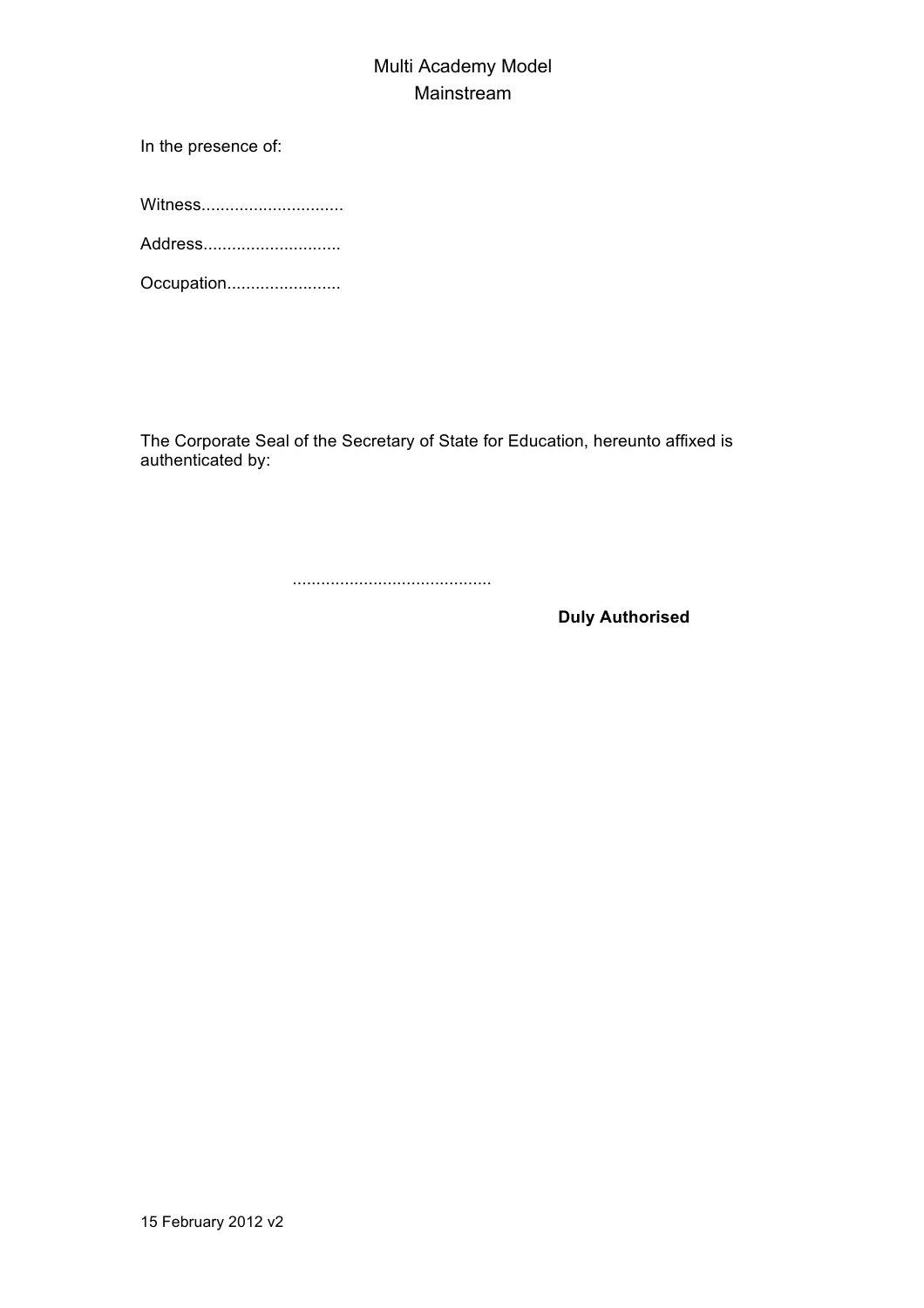### **ANNEX TO THIS SUPPLEMENTAL AGREEMENT**

Requirements for the Admission for pupils at the Academy Annex 1